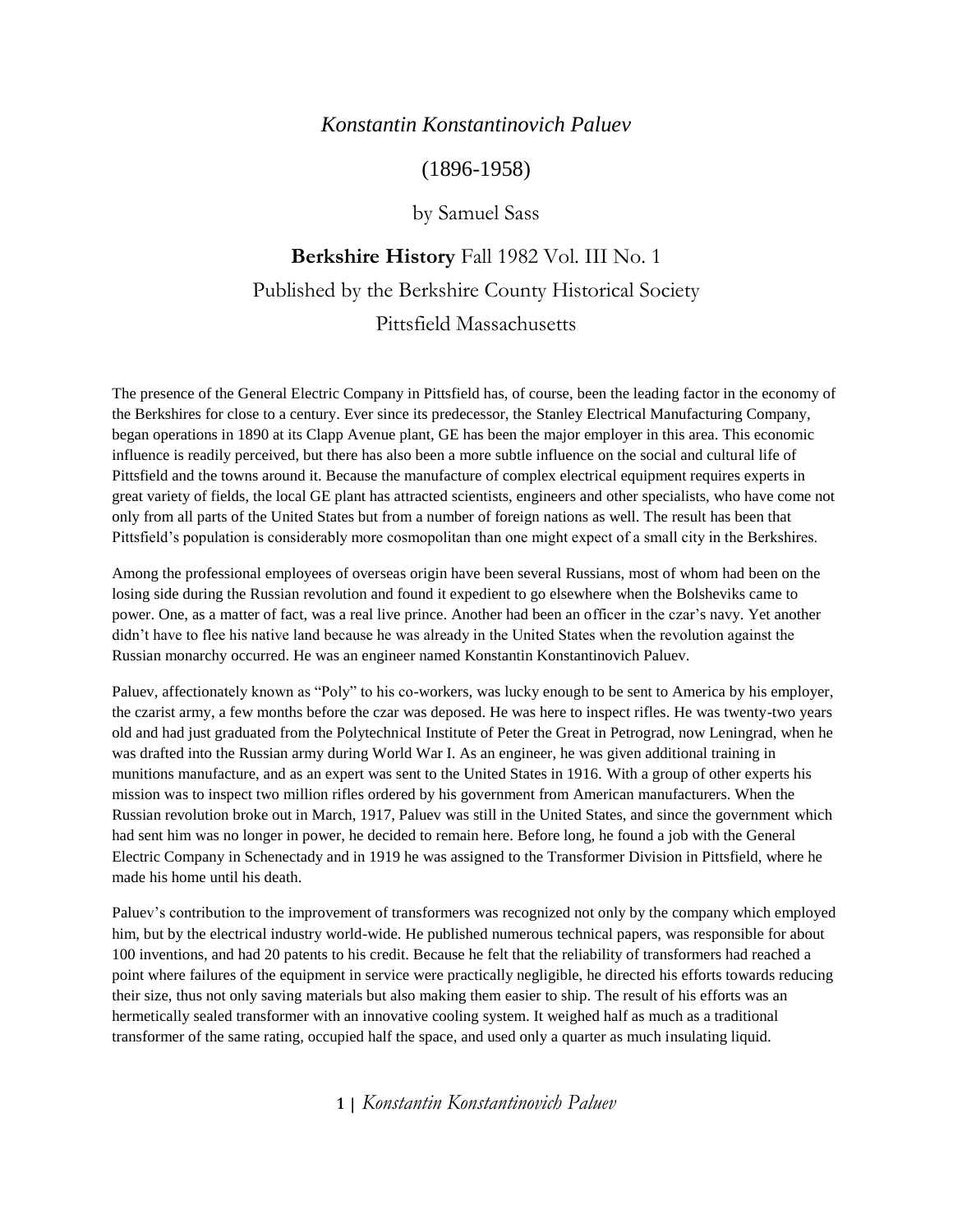Paluev was always ready to share his ideas and knowledge with his colleagues and was looked to as an advisor and mentor by the younger engineers. He was always more supportive than critical of the latter when they appealed to him for help. To one of them, who asked for assistance in solving a difficult design problem, he wrote a lengthy letter containing several pages of technical explanation, and ended with the comment, "When you are in difficulties, remember that you are on the verge of a discovery or an invention."

There is no question about his distinction as an engineer, but what distinguished him as a citizen of Pittsfield was his interest and participation in community affairs, participation sufficient to earn him the annual civic award of the South Church Brotherhood. When he received that award in 1951, the citation read that he had been "chosen from all the residents of Pittsfield" because he had "served the common good in a most extraordinary way."

His activities covered a wide range of interests. He served as chairman of the Friends of the Berkshire Athenaeum. He was a member of the local Boy Scout Council and was especially active in its camping activities. As a strong supporter of the United Nations, he arranged for a two-week visit to the Scout camp, Camp Eagle, by a group of Scouts from the United Nations and a trip to the United Nations by 300 Berkshire Scouts.

Paluev was a great believer in the democratic process both as it related to his work and to his community activities. In 1941 he published in the *General Electric Review*, a paper entitled "How Collective Genius Contributes to Industrial Progress." Using examples of developments in transformer design at the local plant, he demonstrated that these developments were the result of group effort and that these groups represented a "collective genius" which he believed nature could never produce in one person. One successful project he showed to be the culmination of the effort of ninety people. This paper was reprinted in technical journals throughout the world and was translated into other languages. As many as 20,000 reprints were sent out in response to requests.

In an effort to apply this "collective genius" concept to social problems, Paluev organized what he called the Workshop for World Understanding. It was a forum for the discussion of current issues, national and international. A group of panelists discussed the particular question under consideration and a "reviewer" would attempt to arrive at a synthesis of the various opinions. "Poly" gave the appearance of being a mild-mannered man, but the obituary in the Berkshire Eagle contained the comment "…his personality usually turned out to be stronger and his opinions more forceful than those of his panelists."

One issue which was the subject of a Workshop meeting was the fluoridation of public water supplies and Paluev's vociferous opposition to that practice earned him a certain degree of notoriety outside the borders of Massachusetts. In the early 1950s there was a nation-wide campaign to add fluorides to water because studies had shown that this practice significantly reduced tooth decay. Advocates of fluoridation included the National Academy of Sciences, the American Association for the Advancement of Science, the U.S. Public Health Service, and the American Dental Association. Paluev joined the anti-fluoridation forces and, although he admitted that he was no expert on the dental or medical aspects of the issue, he based his opposition to the claim that the statistics used to prove the efficacy of fluoridation were not correct.

To support his case he testified at hearings before a committee of Congress, before the Committee on Health and Education of the New York City Council, and at legislative hearings in Boston. He also lectured on the subject and published two pamphlets at his own expense. One was entitled "Artificial Fluoridation, Layman's Dilemma," published in 1954, and the other, published in 1957, was entitled "Fluoridation – Utter Failure." How much influence Paluev's writing and speaking had outside of Pittsfield will never be known, but there is little question that in his home town he succeeded in further confusing an already confused public whose experience with fluorides had been limited to sodium fluoride as a rat poison. He managed to attract a following and succeeded in frightening

## **2 |** *Konstantin Konstantinovich Paluev*